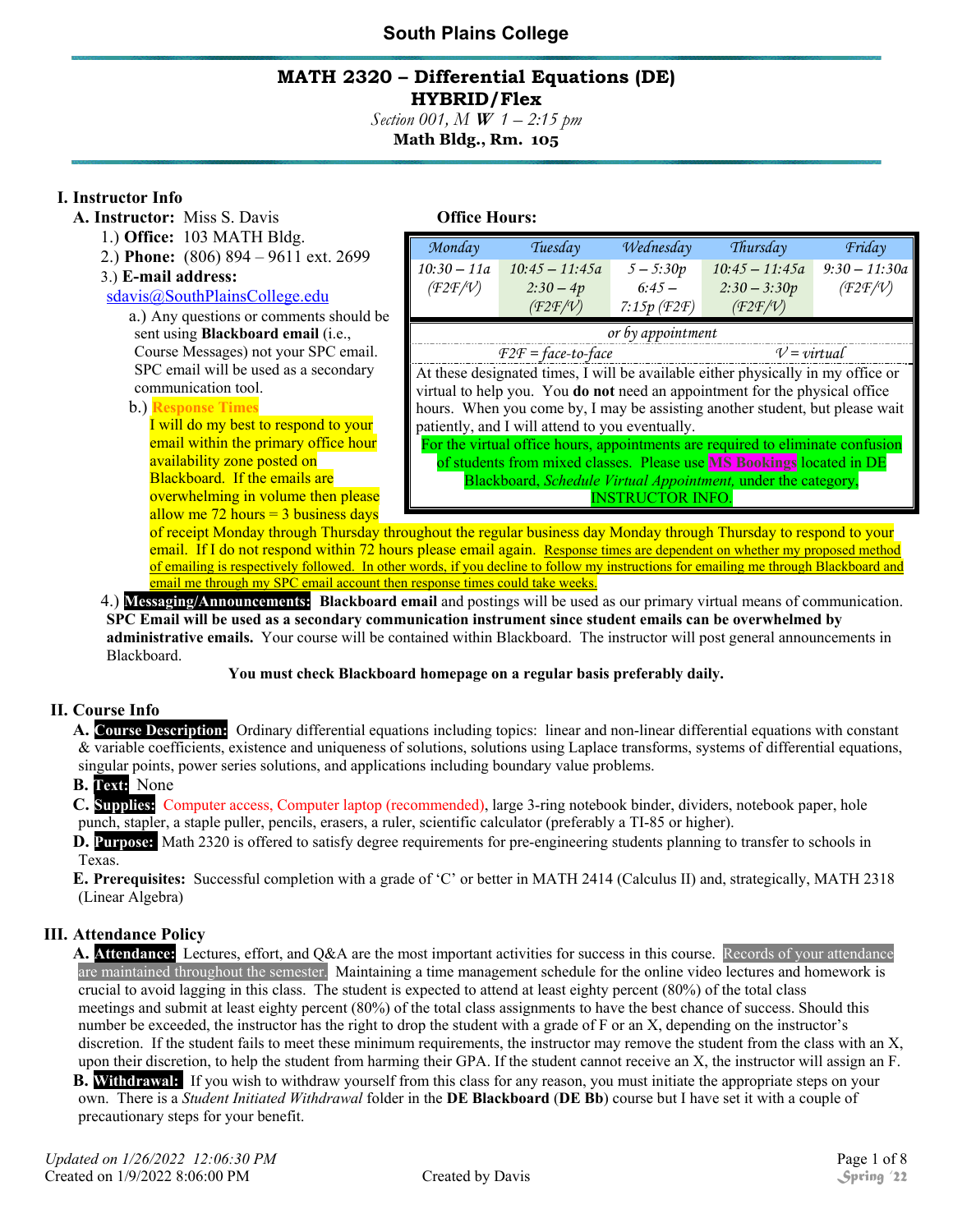#### **IV. Equipment**

### **A. Online Essentials:**

- 1.) Internet access
	- Working, reliable internet access with the ability to view videos via Blackboard or YouTube and participating in online conferences via Zoom.
- 2.) Computer (laptop highly recommended)
	- *Method to scan homework/tests.* You may be expected to scan your homework/tests and turn your homework (counting as the Notebook grade) in to the instructor under **verified extenuating circumstances** (refer to VII. F.) of this syllabus).
	- *Method(s) of scanning handwritten work to submit.* The free app CamScan is available. It is very user friendly and the scans are usually clear. You can scan a group of pages called a "batch". If you have another suggestion then please feel free to contact me. Practice makes perfect in terms of time duration and thoroughness for these methods.

#### 3.) Webcam

An online video conference program will be used as a tool to attend live lectures online through Blackboard and to monitor work activity under **verified extenuating circumstances**. Thus, online video conferencing requires students to have a webcam. If class must be attended virtually (Zoom, Blackboard Collaborate, etc.) due to **verified extenuating circumstances** then video and audio must be operable and executed during the entire class session for attendance or any other matter of credit.

#### 4.) **Blackboard (Bb)**

- $\triangleright$  The online course management system that will be used for this course.
- A wealth of information is provided to you for this class in the **DE Bb**. All the information for this class will exist on Blackboard including but not limited to syllabus & compendium, homework assignments, worksheets supplements, videos, & etc., but additional material involves COVID material, Classroom Conduct, Technological & Equipment info & assistance, Tutoring opportunities, previous semester student evaluations, and miscellaneous administrative information. Please be responsible to log in to Blackboard and visit **DE Bb** page and peruse through it to become familiar with all the items.

 Login at http://southplainscollege.blackboard.com . The user name and password should be the same as the MySPC and SPC email.

User name: first initial, last name, and last 4 digits of the Student ID

Password: Original Campus Connect Pin No. (located on SPC acceptance letter)

- *Technical Support:* Student support is available by emailing blackboard@southplainscollege.edu or calling 716-2962. When emailing a request for help, include your full name, course(s) enrolled in, name of instructor(s) and a phone number where you can be reached.
- *Blackboard Tutorials.* Blackboard video tutorials are available at http://ondemand.blackboard.com/students.htm.
- *Blackboard App.* A free Blackboard App is highly suggested and recommended and can be downloaded in the APP store specific to your cell phone and can be found on **DE Bb**.
- 5.) Calculator
	- You will need a scientific calculator for this course.
	- Recommended: TI-89 Titanium (for STEM majors) or TI-92.
	- $\blacktriangleright$  Acceptable: TI-83, TI-83+, TI-84, TI-84+, or TI-84+ Silver Edition but many others are also acceptable.
	- Any other graphing calculator, you will need to read you manual to determine how to make the processes work.
	- $\triangleright$  The TI graphing calculator model is not allowed in this class: TI-Nspire.
	- Cell phones and similar devices may NOT be used as calculators and no sharing of calculators is allowed.
- 6.) Other Resources
	- $\triangleright$  You are expected to keep up with the schedule set forth by the due dates of the video lectures, homework assignments, and the exams. If you need help, please ASK! Here are some other good resources online:
		- Your instructor is your first and BEST resource for any help!!!!
		- Free online math videos at www.khanacademy.org, www.patrickjmt.com, www.mathtv.com, & MIT Opencourseware.
- 7.) Troubleshooting
	- Computer Issues
		- If your personal computer becomes "disabled", then you will need to seek an alternate computer source.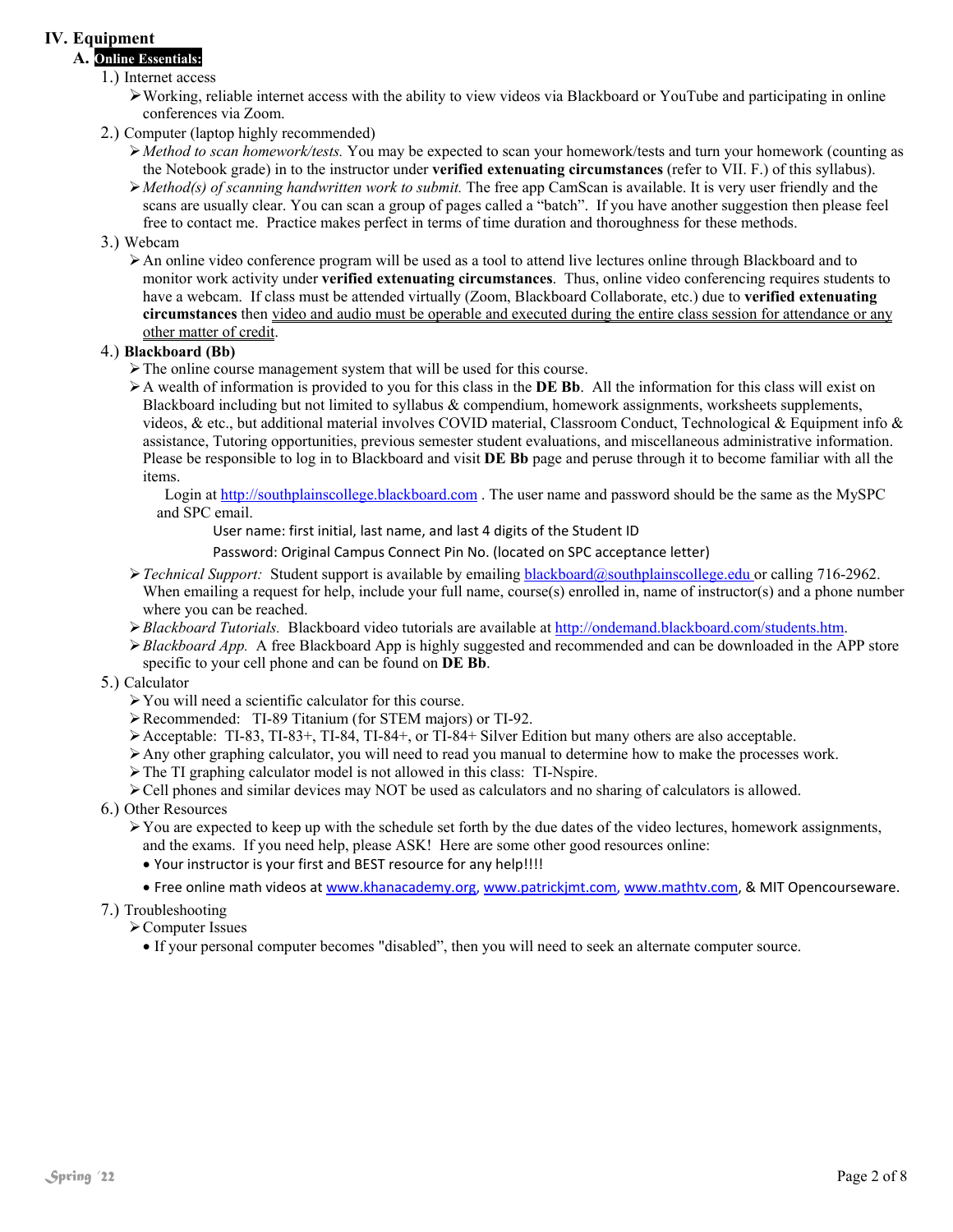#### **V. Coursework Policies**

**A. Assignment Policy:** Homework will be assigned for each class meeting. You are expected to work all problems assigned in each assignment and to seek help when you do not understand. You are responsible for keeping up to date and prepared. Homework is to be completed and be kept in a notebook that must accompany you to each (f2f) class session. The following procedure will be used on all the homework:

Homework #1: Separations of Fractions worksheet problems 1, 5, 8, 10, and 15 - 20

**(1.) problem** 

*work for problem* 

**answer** 

**(5.) problem** 

*work for problem* 

**answer** 

**B. Assessments:** There will be quizzes administered over various topics such as online Blackboard assignments, review of previous subject material, and course material worksheet. The number of quizzes for the semester is undetermined but only a portion will count as the quiz grade.

For the time being, the notebook will be physically submitted the day of each exam and graded. No late notebooks will be allowed. If physical submission of the notebook becomes problematic due to **verified extenuating circumstances** then an alternate approach will be considered for the notebook submission and grade. The notebook average will count as a test grade.

**C. Tests:** There will be three tests (final exam exclusive) and a comprehensive final exam. Exams will be f2f unless there exist **verified extenuating circumstances** in which the exams will be conducted online through Zoom meetings. Zoom invitations will be delivered through Blackboard via announcements and/or Bb email on or before exam days.

If the final exam score is greater than any non-zero major exam score then the final exam score replaces the major exam score. In other words, the major exam score will be deleted, and the final exam score will count two times (an exception is the Honest Effort Rule (**H.E.R.**) policy). See your OUTLINE for the approximate date for each test.

1.) **Make-up Policy:** There is no automatic provision for making up exams. Only under **verified extenuating circumstances** (e.g., death in the family, hospitalization, +COVID test) will make-up exams be inevitable. These situations will be dealt with on a trial-by-trial basis. If at all possible, the instructor should be notified prior to missing an exam.

**D. Lectures:** Class will begin promptly as scheduled. You should be in your seat and ready to go at this time.

**E. Grading Policy:** Your final grade will be based solely on major exam scores, quiz average, notebook score (homework average), and a comprehensive final.

|  |  | 1.) <b>Grading Score:</b> Final score = $\frac{\text{Test }1 + \text{Test }2 + \text{Test }3 + \text{Quiz Average} + \text{Notebook Score} + \text{Final Exam score}}{1 + \text{Test }2 + \text{Test }3 + \text{Quiz Average} + \text{Notebook Score} + \text{Final Exam score}}$ |
|--|--|-----------------------------------------------------------------------------------------------------------------------------------------------------------------------------------------------------------------------------------------------------------------------------------|
|  |  |                                                                                                                                                                                                                                                                                   |

2.) *NOTE:* If the final exam score is greater than the least non-zero major exam score (excluding the Notebook score & Quiz average) then the final exam score replaces the least non-zero major exam score. In other words, the major exam score will be deleted and the final exam score will count two times.

3.) **Borderline Grades:** These grades will be evaluated with regard to attendance and mature conduct in class.

4.) **Blackboard Gradebook:** Your grades will be accessible in **DE Bb** Gradebook. However, I consider Bb Gradebook the UNOFFICIAL grade because, at any time, it may not contain all your grades for the course. For your final score in this course, you will obtain at the end of the semester **through Texan Connect &/or Colleague.**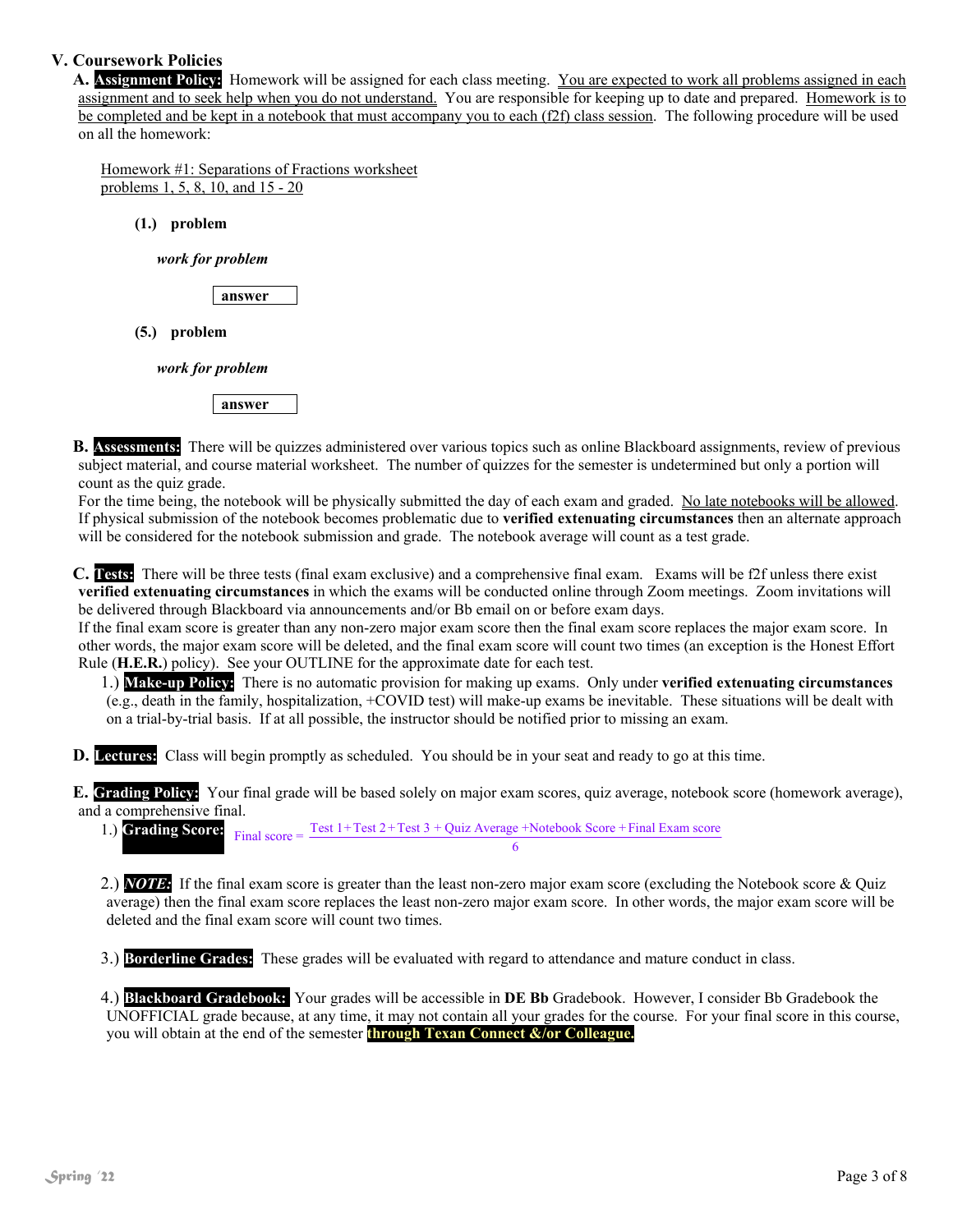**F. STUDY: You should normally spend approximately 2-3 hours outside of class in study for each hour of lecture. Some material will require more time than other material. Also, your mathematical background is a major factor in the time spent completing the homework. Try to study the assigned lesson as soon after the class meets if possible. With your greatest effort, try not to get behind on the homework! Refer to the "How to Study" sheet for further detailed studying suggestions.**

1.)

**Differential Equations is a time-consuming class. In terms of difficulty, the theory can be challenging but the greatest opponent in this class is the time factor required of the methods to solve the math problems. You will find yourself re-evaluating your time allotment and study skills throughout this course. Please allow for both of these at the beginning and throughout the remainder of the semester.**

#### 2.) **Methods of Learning Assessment:**

a.) **Handwritten notes for video lectures.** This helps both of us to be diligent in keeping your skills on pace.

3.) **Notebook:** Homework, quizzes, tests, and other useful material should be kept in a notebook in which the notebook will be used as a reference and study guide. The following material will be placed in the notebook in the order listed:

| a.) Cover sheet including Name, | b.) Syllabus | c.) <b>Assignment sheet</b> |
|---------------------------------|--------------|-----------------------------|
| <b>Class, and Semester</b>      |              |                             |
| d.) Notes                       | $e$ .) Work  | f.) Quizzes                 |

#### g.) Tests h.) Miscellaneous

(1.) \*To print all the material for your notebook, please visit the SUPPLEMENTARY category then the *Notebook Material* tab in the **DE Blackboard** page. All printed material needs to be read at least once during the term of this course.\*

4.) **Tutoring:** Free tutoring is available in the Math-Engineering building (room M116) and online. For the Math-Engineering building tutor, please remember to sign in when you seek help from a tutor. For free online tutoring, please refer to **DE Bb**.

5.) **Video Tapes:** Videos are available online through Blackboard. For username and password, please use *mvideos*.

| <b>Tape</b> | <b>Topic</b>                            |
|-------------|-----------------------------------------|
|             | <b>Calculus II</b>                      |
|             | Integration by Parts                    |
|             | <b>Integration by Partial Fractions</b> |
|             | Integration by Change of Variable       |
|             | Integration by Trig Substitution        |
|             | <b>Taylor Series</b>                    |

#### **VI. Critical Dates:**

| Jan 17                | MLK, Jr.                   | April 8 | <b>WEB Pre-registration for Summer, Spring Interim, &amp; Fall</b> |
|-----------------------|----------------------------|---------|--------------------------------------------------------------------|
|                       | March 14 - 18 SPRING Break |         | 2022                                                               |
| $\mathcal{A}$ pril 15 | Easter                     |         | <b>Final Exams</b>                                                 |
| April 28              | Last Day to Drop           |         | <b>May 11</b> (10:15 – 12:15p, Wednesday)                          |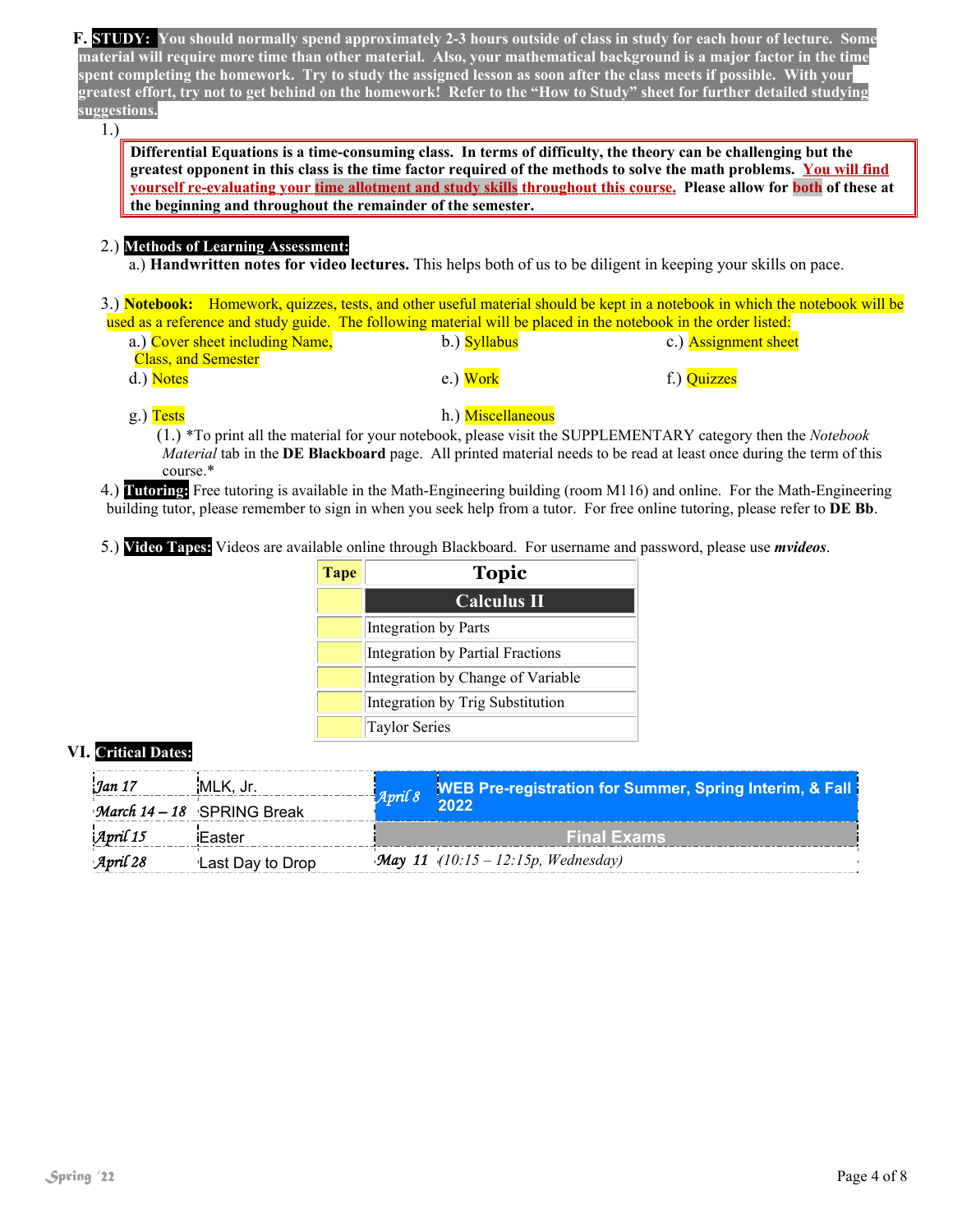#### **VII. Responsibilities & Consequences**

#### **A. Student Responsibilities:**

- 1.) Attend class, be aware of announcements made in class and on Blackboard, and ask questions when necessary.
- 2.) Work homework problems early enough to seek help if needed.
- 3.) Form (virtual) study groups.
- 4.) Work extra problems as required to understand each topic.

5.) Students are NOT required to wear a face mask while in SPC campus buildings or in outside areas (refer to X. A. of this syllabus). However, it is recommended.

6.) All students are encouraged to implement good hygiene measures such as washing hands regularly, using hand sanitizer, and covering coughs/sneezes. Hand sanitizing stations are available across all SPC locations.

7.) **\*\****Cell phones, laptops, and pagers during class!* **\*\***

a.) Cell phones and laptops are required to use in class in order to upload class work documents.

(1.) If the instructor determines that activation of a cell phone, pager, PDA, or laptop irrespectively interrupts the lecture or classroom discussion or impedes the progress of any student then the instructor will ask the student to leave either temporarily or permanently.

(2.) **No technologic devices such as cell phones, PDA's, etc. are to be used during tests or in-class quizzes but, at the instructor's discretion, may be used at the completion of tests and/or in-class quizzes. If due to technological disruption, the instructor may grant permission for a student(s) to use such devices for a test or in-class quiz.** 

8.) **Follow the classroom policy, no food or drink allowed in the classroom if posted (located in DE Blackboard, under SUPPLEMENTARY category and tab,** *Notebook Material***).**

9.) **In addition to the No Food or Drink classroom policy and in accordance to campus policy, no tobacco products are to be permitted and consumed in class.** 

#### 10.) **You will obtain your final grade for the class through Texan Connect &/or Colleague.**

**B. Cell Phone Policy:** All students will, during each class period and for its duration, place and keep their cell phone in its deactivated state, provided that they are at the present time in possession of said device, face-down in the right-hand corner and on the top surface of their desk unless the cell phone is used as a laptop function. If a student's cell phone activates and/or the student engages in text messaging during class at anytime during the semester, the student, by the instructor's discretion, could be permanently dismissed from the class for the remainder of the semester. If a student's cell is activated during class and/or the student engages in text messaging determined by the instructor, and **the student chose not to place their phone on top of their desk as mentioned above** then the student will be dismissed from the class by the instructor permanently.

**C. Academic Integrity:** The attempt of any student to present as his or her own any work which he or she has not honestly performed is regarded by the faculty and administration as a serious offense and renders the offender liable to serious consequences, possibly suspension. For more detail, see "Academic Integrity" and "Student Conduct" in the South Plains College General Catalog.

1.) You are expected to work alone on all quizzes and tests. You are not allowed to use any electronic device other than your

calculator during a quiz or test. If you choose to cheat, you will be withdrawn immediately from this class with a grade of "F." **D. Academic Misconduct:** Complete honesty is required from students in all facets of course work including homework assignments, tests, and the final exam. See the South Plains College Catalog for more detail.

**E. Sanctions for Cheating or Plagiarizing:** A grade of "F" in the course will be assigned to any student caught cheating or plagiarizing; additional sanctions may also be considered. Students are responsible for understanding the meanings of the words cheating and plagiarizing. (Refer to page 9 of the syllabus for specific details of the definitions of cheating and plagiarizing.) **F. Verified Extenuating Circumstances.** If you happen to incur a sickness, contagious or not, and/or a family member incurs a sickness.

#### **VIII. Questions:**

**A.** I invite all your questions **except** the following:

1.) I wasn't able to make it to class. Did I miss anything? (Yes.)

2.) Is this going to be on the test? (Perhaps, not directly, but if the ideas were not important, I would not be discussing them in class.)

3.) Do you have the tests graded? (I put forth my best effort to have the tests graded so as to return them the next class session. However, there are times due to uncontrollable factors that this may not be possible.)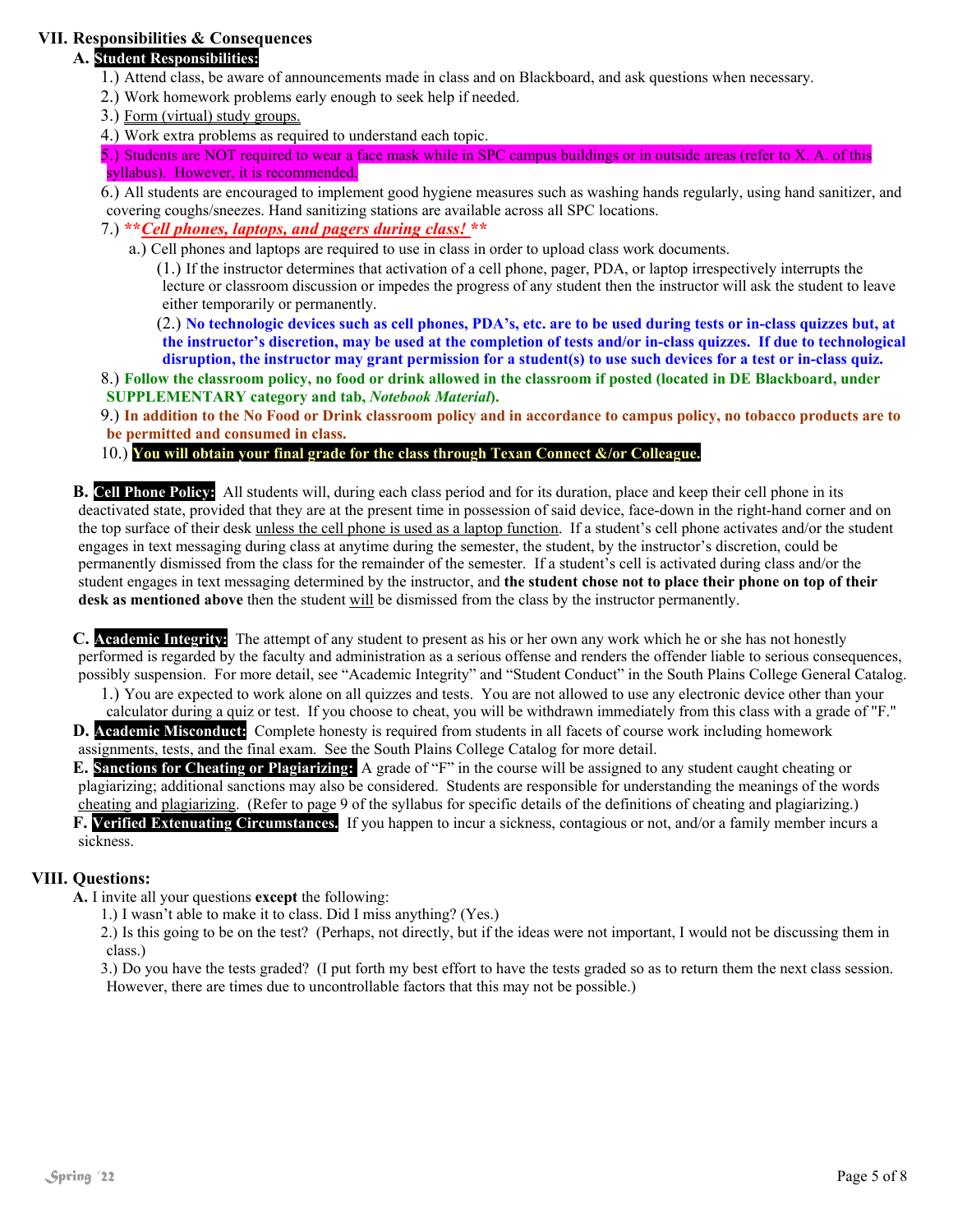**IX.** Objectives: Upon completion of this course and obtaining a passing grade, the student will have mastered at least 70% of the course objectives. The course objectives provide that the student be able to:

a.) Identify, both orally and written, the type of differential equation encountered (First Order, Higher Order, a system of DE then Separation of Variables, Homogeneous, Exact, Bernoulli, Undetermined Coefficients, Variations of Parameters, etc.), comment on the type of solution expected (form and general or particular), and pursue its general solution using an appropriate technique. These methods will include the use of power series and numerical methods.

b.) Find the particular solution for the equations with initial conditions or given boundary conditions by using several methods, among which will be the use of Laplace transforms.

c.) Find the solution for a system of linear differential equations using several methods, among which will be the use of matrix algebra.

d.) Analyze practical problems from various other disciplines such as Biology, Chemistry, Economics, Engineering, and Physics, including problems related to population dynamics, mixtures, growth and decay, heating and cooling, electronic circuits, and Newtonian mechanics, proposing methods of solution that require differential equations, finding a suitable differential equation with initial conditions, and then finding the solution for that equation.

#### **X. SPC Policies & Procedures**

**A. COVID Statement:** Consistent with the latest CDC recommendations, it is the policy of South Plains College for the Spring 2022 semester that as a condition of on-campus enrollment, all students, faculty, & staff who have a known exposure or have tested positive should wear a mask for 10 days and should seek a COVID-19 test on day five after exposure. If at any time you test positive for COVID-19 &/or develop symptoms, you should immediately self-isolate and seek a COVID-19 test. Please immediately notify your instructor, supervisor, and the Health Services, DeEtte Edens, BSN, RN, Associate Director of Health and Wellness, at (806) 716-2376 or *dedens@southplainscollege.edu* (This Health Services info can also be accessed on the **DE Blackboard** course located under the SERVICES category in *Student Health Services* tab).

(This information and more regarding COVID is located on the **DE Blackboard** course in the tab, *COVID Information*). Anyone who tests positive is required to self-isolate for five days. Following the five-day isolation period, if you are asymptomatic or your symptoms are resolving, you may return to work or class but should wear a mask for five additional days. If you are still symptomatic, please contact DeEtte Edens.

**B. Diversity:** In this class, the teacher will establish and support an environment that values and nurtures individual and group differences and encourages engagement and interaction. Understanding and respecting multiple experiences and perspectives will serve to challenge and stimulate all of us to learn about others, about the larger world, and about ourselves. By promoting diversity and intellectual exchange, we will not only mirror society as it is, but also model society as it should and can be.

**C. Disability Statement:** Students with disabilities, including but not limited to physical, psychiatric, or learning disabilities, who wish to request accommodations in this class should notify the Special Services Office, preferably, early in the semester so that the appropriate arrangements may be made. In accordance with federal law, a student requesting accommodations must provide acceptable documentation of his/her disability to the Special Services Coordinator. For more information, call or visit the Special Services Office in the Student Services Building, 894-9611 ext. 2529.

**D. Nondiscrimination Policy:** South Plains College does not discriminate on the basis of race, color, national origin, sex, disability or age in its programs and activities. The following person has been designated to handle inquiries regarding the non-discrimination policies: Vice President for Student Affairs, South Plains College, 1401 College Avenue, Box 5, Levelland, TX 79336. Phone number 806-716-2360.

#### **E. Sexual Misconduct**

It is important for you to know that all faculty members are mandated reporters of any incidents of sexual misconduct. That means that I cannot keep information about sexual misconduct confidential if you share that information with me. Dr. Lynne Cleavinger, the Director of Health & Wellness, can advise you confidentially as can any counselor in the Health & Wellness Center. They can also help you access other resources on campus and in the local community. You can reach Dr. Cleavinger at 716-2563 or lcleavinger@southplainscollege.edu or go by the Health and Wellness Center. You can schedule an appointment with a counselor by calling 716-2529.

**F. Title IX Pregnancy Accommodations Statement:** If you are pregnant, or have given birth within six months, Under Title IX you have a right to reasonable accommodations to help continue your education. To activate accommodations you must submit a Title IX pregnancy accommodations request, along with specific medical documentation, to the Director of Health and Wellness. Once approved, notification will be sent to the student and instructors. It is the student's responsibility to work with the instructor to arrange accommodations. Contact the Director of Health and Wellness at 806-716-2362 or email cgilster@southplainscollege.edu for assistance.

**G. Campus Concealed Carry:** Campus Concealed Carry - Texas Senate Bill - 11 (Government Code 411.2031, et al.) authorizes the carrying of a concealed handgun in South Plains College buildings only by persons who have been issued and are in possession of a Texas License to Carry a Handgun. Qualified law enforcement officers or those who are otherwise authorized to carry a concealed handgun in the State of Texas are also permitted to do so. Pursuant to Penal Code (PC) 46.035 and South Plains College policy, license holders may not carry a concealed handgun in restricted locations. For a list of locations, please refer to the SPC policy at:

(http://www.southplainscollege.edu/human\_resources/policy\_procedure/hhc.php)

Pursuant to PC 46.035, the open carrying of handguns is prohibited on all South Plains College campuses. Report violations to the College Police Department at 806-716-2396 or 9-1-1.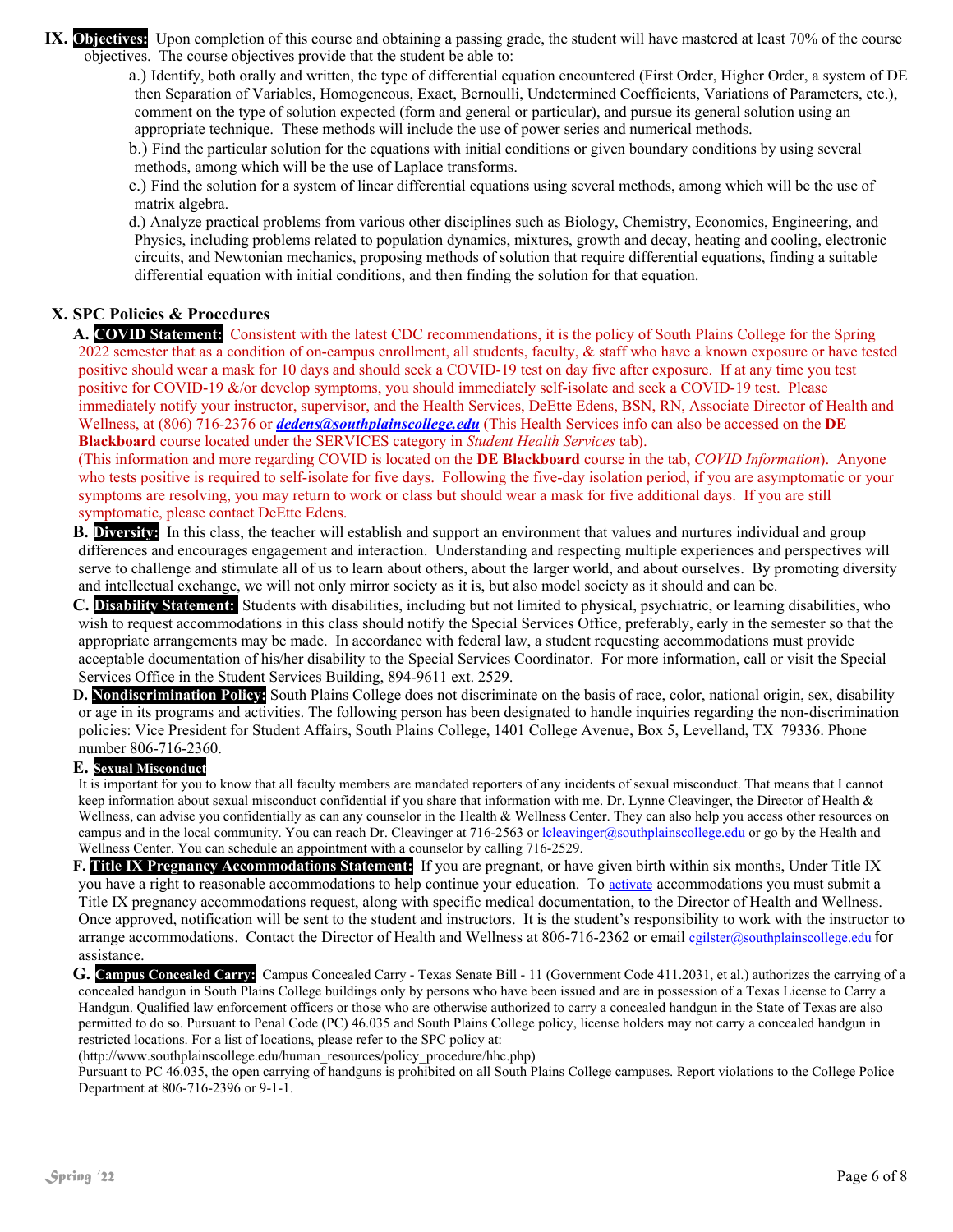|               |                |                    | <b>Course Outline</b><br>This schedule is tentative and subjective to change. Changes will be announced in class. |  |
|---------------|----------------|--------------------|-------------------------------------------------------------------------------------------------------------------|--|
| Week          | Date           | <b>Supplements</b> | <b>Topics and Sections Covered</b>                                                                                |  |
|               | $1/17$ , Mon   |                    |                                                                                                                   |  |
| 1             | $1/19$ , Wed   | $\mathbf{1}$       | Introduction, Definitions, & Solutions and Elimination of const. Families                                         |  |
|               | $1/24$ , Mon   | $\overline{2}$     | <b>Separation of Variables</b>                                                                                    |  |
| $\mathbf{2}$  | 1/26, Wed      | 3                  | <b>Homogenous Coefficients</b>                                                                                    |  |
|               | $1/31$ , Mon   | $\overline{4}$     | <b>Exact Equations</b>                                                                                            |  |
| 3             | $2/2$ , Wed    | 5, 6               | Linear equations, $1st$ Order and All types                                                                       |  |
| 4             | $2/7$ , Mon    | 7                  | <b>Bernoulli Equations</b><br>Substitutions Suggested by the equation                                             |  |
|               | 2/9, Wed       | 8                  | Applications                                                                                                      |  |
| 5             | $2/14$ , Mon   | $\,$ 8 $\,$        | Applications contd.                                                                                               |  |
|               | 2/16, Wed      | 9                  | Linear Independence & the Wronskian                                                                               |  |
| 6             | $2/21$ , Mon   |                    | <b>Test 1</b>                                                                                                     |  |
|               | 2/23, Wed      | 10                 | Differential Operators; Distinct Roots (Linear equations w/constant coefficients)                                 |  |
|               | $2/28$ , Mon   | 11, 12             | Repeated Roots; Complex Roots (Linear equations w/constant coefficients)                                          |  |
| 7             | $3/2$ , Wed    | 13                 | <b>Higher Order Culmination</b><br>Undetermined Coefficients (Non-Homogenous)                                     |  |
|               | $3/7$ , Mon    | 13, $\pi$          | Undetermined Coefficients (Non-Homogenous) contd.                                                                 |  |
| 8             | 3/9, Wed       | 14                 | <b>Variation of Parameters</b>                                                                                    |  |
|               | $3/14 - 3/18$  |                    | <b>Spring Break</b>                                                                                               |  |
|               | $3/21$ , Mon   | 15                 | Applications (Vibrations)                                                                                         |  |
| 9             | 3/23, Wed      | 16, 16.5           | Laplace Transforms<br><b>Inverse Laplace Transforms</b>                                                           |  |
| 10            | 3/28, Mon      |                    | Test 2                                                                                                            |  |
|               | 3/30, Wed      | 17                 | <b>Inverse Laplace Transforms (with Transformations)</b>                                                          |  |
| 11            | $4/4$ , Mon    | 17.5               | I.V.P.'s (Initial Value Problem)                                                                                  |  |
|               | $4/6$ , Wed    | 18                 | Discontinuous R. H. S.                                                                                            |  |
|               | $4/11$ , Mon   | 18.5               | Discontinuous R. H. S.                                                                                            |  |
| 12            | $\mathbf M$    |                    | Review Matrix algebra – (on your own)                                                                             |  |
|               | $4/13$ , Wed   | 19                 | Eigen values $&$ vectors – Distinct Roots                                                                         |  |
|               | 4/15, Fri      |                    | <b>EASTER</b>                                                                                                     |  |
| 13            | $4/18$ , Mon   | $20\,$             | <b>Complex Roots</b><br><b>Repeated Roots</b>                                                                     |  |
|               | $4/20$ , Wed   | 21                 | Non-homogeneous Systems                                                                                           |  |
| 14            | $4/25$ , Mon   | 22                 | Solution by Power Series - Recursion Formula                                                                      |  |
|               | 4/27, Wed      |                    | Test 3                                                                                                            |  |
| 15            | $5/2$ , Mon    | 22                 | Solution by Power Series – Solution at $x = 0$                                                                    |  |
|               | $5/4$ , Wed    | 22                 | Solution by Power Series – Solution at $x = a$                                                                    |  |
| <b>Finals</b> | $5/11$ , Thurs |                    | $10:15 - 12:15p$                                                                                                  |  |